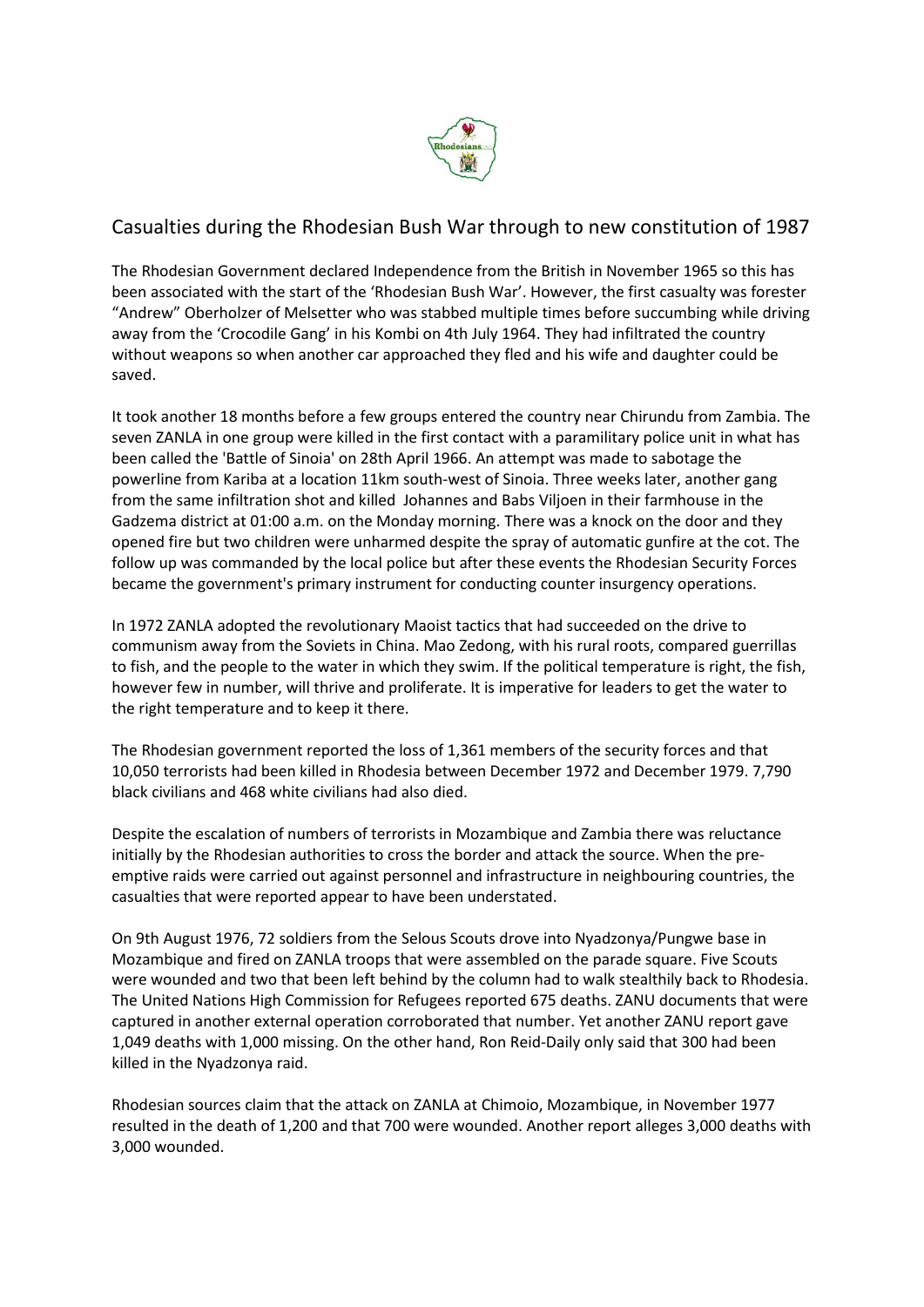Operation Gatling targeted the ZIPRA base on Westland Farm, 16 km from Lusaka, Zambia with an airstrike on 19<sup>th</sup> October 1978 in retaliation to the downing of the civilian aircraft Viscount 'Hunyani' on 3<sup>rd</sup> September 1978. Another two ZIPRA bases were attacked simultaneously. Rhodesian Security Forces lost one soldier and two pilots were wounded. ZIPRA incurred 1,500 deaths and 1,348 were wounded, and some Cuban instructors may have died.

Based on these three significant external ops, total ZANLA and ZIPRA losses are conservatively estimated by the author to be around 5,000 during the conflict.

The loss of 7,790 black civilians from 1972 to 1979 has been split roughly 50% who died as a result of terrorist actions – many of them as victims of land mines. The other 50% were officially listed as 'cross-fire' victims that were caught up in the middle of the conflict. Invariably at least one resident in a village was killed or mutilated for being a 'sell-out' during coercion at a 'Pungwe' (night-time assembly). The 'povo' were the water in which Mao's fishes were swimming. It is likely that many victims were never reported by their families but the losses accumulated. Accordingly, total black civilian losses from 1965 to 1979 are estimated to be 10,000.

A list of farmers and their families that were killed on their farms or during deployment from 1964 through to present day has been compiled by the author. The original list that had been compiled by the RNFU until September 1979 was corrected, added to and displayed on a website. Losses of white commercial farmers from 1972 to April 1980 number 315. This includes 84 that were away on security force deployment. 50 were in para-military police units, 33 were in Army units and 1 was with Internal Affairs. Those with the police comprised 28 with Police Reserve, 14 with PATU, 7 in BSAP/CID/Ground Coverage or Special Branch whilst 1 was serving with the Police Reserve Air Wing. Many of these were called up to serve in their home districts but most of those that died on call-up with the Army were dispersed widely with several killed during external operations. 11 were with Rhodesia Regiment, 8 with Rhodesian Light Infantry, 4 with Special Air Services, 3 with Rhodesia African Rifles, 2 with the Selous Scouts. 1 was in each of Armoured Cars, Artillery and Engineers. 1 farmer died with another 7 Rhodesia Defence Regiment service men in one engagement.

A total of 115 lives were lost when the two Viscount airlines were shot down by ZIPRA and this includes one black crew member. 39 missionaries were massacred at 11 sites over 19 months. When these are deducted from the total white deaths, the remainder is 84 white civilians that were killed between 1972 and 1980. A modest few were added to this number to extend the number of white civilians back to an origin from 1964.

After Independence in April 1980, another 54 white farmers and their families were killed on their properties – mainly from dissident attacks in Matabeleland. During the Farm Invasions there was the death of another 27 farmers and their wives. Thousands left their properties, many without their possessions, in order to survive. Theft appeared to be the motive for another four brutal deaths to farming families that occurred up until 2016.

Records that were maintained by some units of the military were not complete. A few units recorded Date of death as the first of each month. Dr J.R.T. Wood compiled the first comprehensive list.

There are names of 1,863 serving members from the Rhodesian Security Forces (RSF) plus Guard Force and the Ministry of the Internal Affairs that were 'Killed in Action' (KIA) or that were 'Killed on Active Service' (KOAS) when operational between 1964 and April 1980. 51% were in the Army and 27% were in Police branches. 64% of Police casualties were African and 40% of Army losses were African. In most units, Europeans constituted all of the 'non-Africans' amongst the casualties - except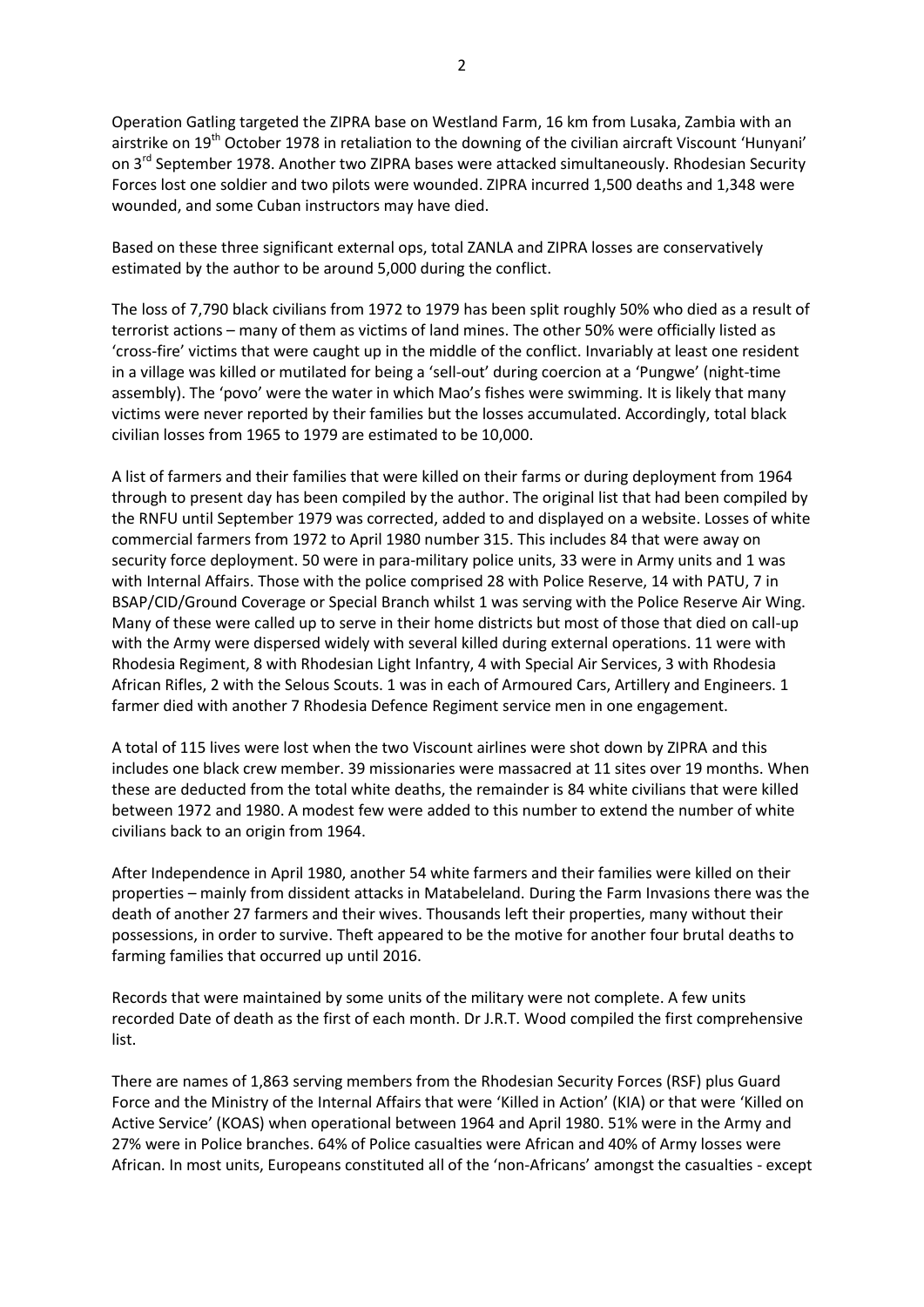for Rhodesia Defence Regiment that was almost exclusively comprised Coloured and Asian. The Ministry of Internal Affairs comprised 15% of the total of which 92% were African. Guard Force was not officially under the RSF and their losses made up 4% of total operational losses and the Air Force 3%.

| Casualties of Rhodesian Security Forces, Guard Force and Ministry of Internal Affairs in Rhodesian Bush War |                                          |                         |                |          |         |         |  |
|-------------------------------------------------------------------------------------------------------------|------------------------------------------|-------------------------|----------------|----------|---------|---------|--|
|                                                                                                             | Killed in Action (KIA) +<br>$KIA + KOAS$ |                         |                |          |         |         |  |
| Branch/                                                                                                     | <b>Killed on Active Service (KOAS)</b>   |                         |                |          |         |         |  |
| Unit                                                                                                        | African                                  | Other                   | <b>Total</b>   | % branch | % total | % total |  |
| <b>Air Force</b>                                                                                            | $\mathbf 0$                              | 58                      | 58             | 100.0%   | 3.0%    | 3.2%    |  |
|                                                                                                             |                                          |                         |                |          |         |         |  |
| <b>Police</b>                                                                                               |                                          |                         |                |          | 27.3%   | 23.8%   |  |
| Uniform + CID                                                                                               | 163                                      | 54                      | 217            | 41.0%    | 11.2%   | 10.9%   |  |
| <b>Support Unit</b>                                                                                         | 85                                       | 11                      | 96             | 18.1%    | 5.0%    | 4.0%    |  |
| <b>Ground Coverage</b>                                                                                      | 13                                       | 4                       | 17             | 3.2%     | 0.9%    | 0.7%    |  |
| Special Branch                                                                                              | 14                                       | 11                      | 25             | 4.7%     | 1.3%    | 1.0%    |  |
| <b>Police Reserve</b>                                                                                       | 48                                       | 81                      | 129            | 24.4%    | 6.7%    | 5.5%    |  |
| P Anti Terrorist Unit                                                                                       | 6                                        | 36                      | 42             | 7.9%     | 2.2%    | 1.6%    |  |
| P Reserve Air Wing                                                                                          | 0                                        | 3                       | 3              | 0.6%     | 0.2%    | 0.2%    |  |
|                                                                                                             |                                          |                         |                |          |         |         |  |
| Army                                                                                                        |                                          |                         |                |          | 50.9%   | 47.5%   |  |
| R Regiment                                                                                                  | 70                                       | 202                     | 272            | 27.7%    | 14.0%   | 11.9%   |  |
| R African Rifles                                                                                            | 175                                      | 35                      | 210            | 21.4%    | 10.8%   | 9.7%    |  |
| R Light Infantry                                                                                            | 0                                        | 120                     | 120            | 12.2%    | 6.2%    | 5.3%    |  |
| <b>Special Air Serices</b>                                                                                  | 0                                        | 39                      | 39             | 4.0%     | 2.0%    | 1.5%    |  |
| Selous Scouts                                                                                               | 33                                       | 15                      | 48             | 4.9%     | 2.5%    | 2.1%    |  |
| Grey's Scouts                                                                                               | 3                                        | 8                       | 11             | 1.1%     | 0.6%    | 0.5%    |  |
| <b>Armoured Car Reg</b>                                                                                     | $\overline{2}$                           | 6                       | 8              | 0.8%     | 0.4%    | 0.4%    |  |
| Artillery                                                                                                   | 0                                        | 10                      | 10             | 1.0%     | 0.5%    | 0.5%    |  |
| Education                                                                                                   | 0                                        | $\mathbf{1}$            | 1              | 0.1%     | 0.1%    | 0.0%    |  |
| Engineers                                                                                                   | 40                                       | 28                      | 68             | 6.9%     | 3.5%    | 3.0%    |  |
| Intelligence                                                                                                | 1                                        | 13                      | 14             | 1.4%     | 0.7%    | 0.6%    |  |
| Medical                                                                                                     | 0                                        | 7                       | 7              | 0.6%     | 0.4%    | 0.4%    |  |
| Psychologic Op Unit                                                                                         | $\overline{2}$                           | $\mathbf{1}$            | 3              | 0.3%     | 0.2%    | 0.2%    |  |
| School of Infantry                                                                                          | 4                                        | 0                       | 4              | 0.4%     | 0.2%    | 0.3%    |  |
| <b>Services Corps</b>                                                                                       | 19                                       | $\overline{2}$          | 21             | 2.1%     | 1.1%    | 1.4%    |  |
| Signals                                                                                                     | 5                                        | 8                       | 13             | 1.3%     | 0.7%    | 0.9%    |  |
| <b>Military Police</b>                                                                                      | 0                                        | $\mathbf{1}$            | 1              | 0.1%     | 0.1%    | 0.1%    |  |
| Pay Corps                                                                                                   | 0                                        | $\overline{2}$          | $\overline{2}$ | 0.2%     | 0.1%    | 0.1%    |  |
| R Women Services                                                                                            | 0                                        | $\pmb{0}$               | $\pmb{0}$      | 0.0%     | 0.0%    | 0.1%    |  |
| 1 Brigade                                                                                                   | 2                                        | 0                       | $\overline{2}$ | 0.2%     | 0.1%    | 0.1%    |  |
| 2 Brigade                                                                                                   | $\overline{7}$                           | 3                       | 10             | 1.0%     | 0.5%    | 0.5%    |  |
| 3 Brigade                                                                                                   | 4                                        | $\overline{2}$          | 6              | 0.6%     | 0.3%    | 0.3%    |  |
| 4 Brigade                                                                                                   | 4                                        | $\pmb{0}$               | 4              | 0.4%     | 0.2%    | 0.2%    |  |
| R Defence Regiment                                                                                          | $\mathbf{1}$                             | 76                      | 77             | 7.8%     | 4.0%    | 4.3%    |  |
| Unit not recorded                                                                                           | 14                                       | 20                      | 34             | 3.5%     | 1.8%    | 3.2%    |  |
|                                                                                                             |                                          |                         |                |          |         |         |  |
| <b>Guard Force</b>                                                                                          | 66                                       | $\overline{\mathbf{z}}$ | 73             | 100.0%   | 3.8%    | 8.6%    |  |
|                                                                                                             |                                          |                         |                |          |         |         |  |
| <b>Internal Affairs</b>                                                                                     | 269                                      | 23                      | 292            | 100.0%   | 15.1%   | 16.9%   |  |
|                                                                                                             |                                          |                         |                |          |         |         |  |
| <b>Total</b>                                                                                                | 1,050                                    | 886                     | 1,937          |          | 100.0%  | 100.0%  |  |
|                                                                                                             | 54.2%                                    | 45.8%                   | 100.0%         |          |         |         |  |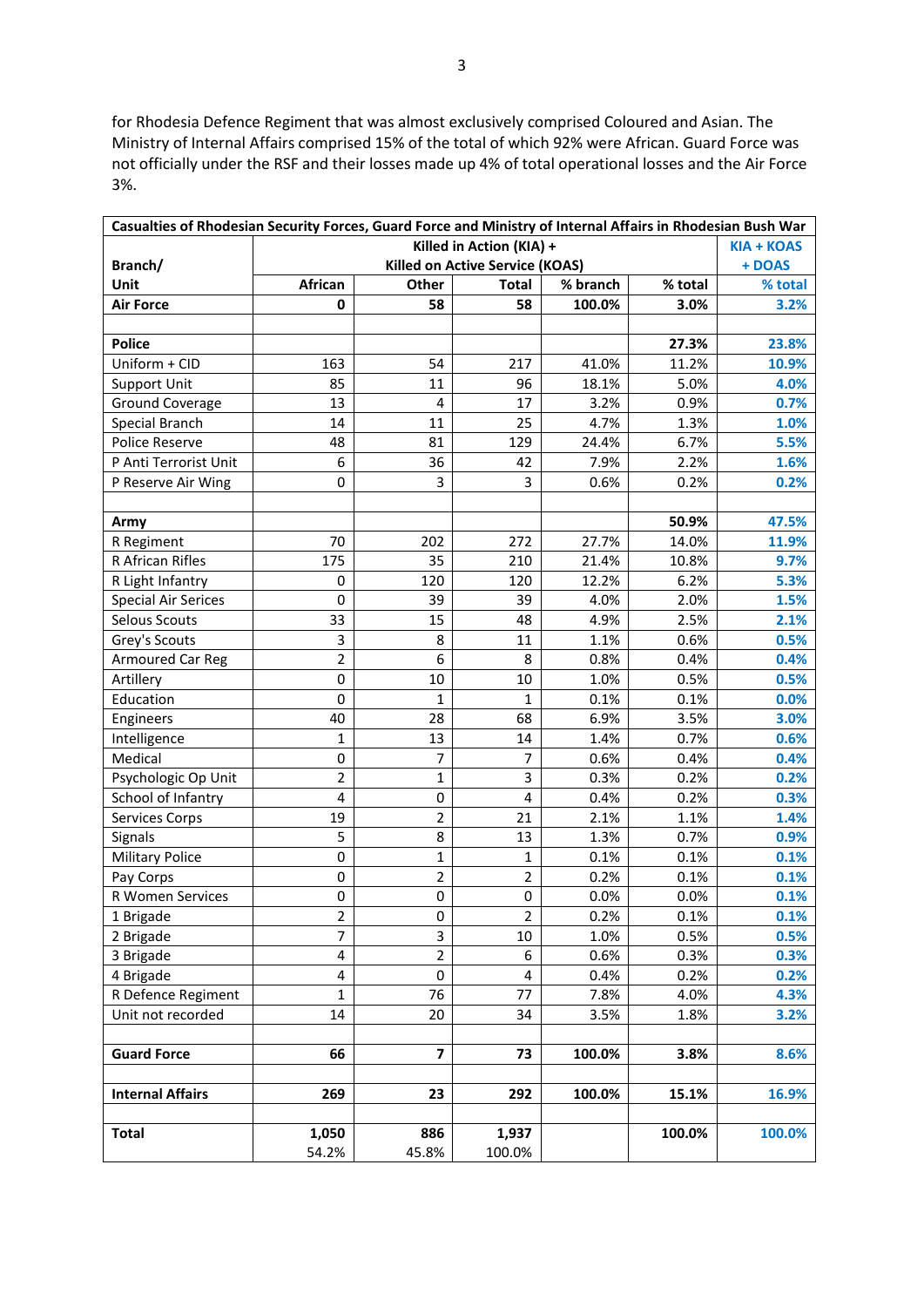1,030 of all operational casualties were African serving members, and this is 55% of the total.

Another 74 serving members succumbed when not on operations or during training so they complete the Killed on Active Service contingent, of which there are 1,937. They are included in the Table on the previous page.

39 serving members of South African units were killed while operating with Rhodesian forces within Rhodesia or in Mozambique. They included volunteers that were badged with the South African Police in the early to mid-1970s. Subsequently pilots from 17, 19, 24 and 42 Squadron, South African Air Force; 5 Reconnaissance Regiment; 3 South African Infantry Battalion, South African Infantry Corps; and the South African Corps of Signals that were serving in South Africa were casualties in either Rhodesia or in Mozambique whilst on joint operations.

| Casualties for South African serving members in joint operations in Rhodesia and Mozambique |                |       |                |              |                |              |
|---------------------------------------------------------------------------------------------|----------------|-------|----------------|--------------|----------------|--------------|
|                                                                                             | KIA + KOAS     |       | <b>DOAS</b>    |              | <b>Total</b>   |              |
|                                                                                             | <b>African</b> | Other | <b>African</b> | <b>Other</b> | <b>African</b> | <b>Other</b> |
| <b>Recce Regiment</b>                                                                       |                |       |                |              |                |              |
| <b>SA Air Force</b>                                                                         |                |       |                |              |                |              |
| SA Infantry                                                                                 |                |       |                |              |                |              |
| <b>SA Police</b>                                                                            |                | 20    |                |              |                |              |
| <b>SA Signals</b>                                                                           |                |       |                |              |                |              |
| <b>Totals</b>                                                                               | 3              | 34    |                |              |                | 36           |

Several South Africans and citizens of other nations were employed in the Rhodesian Security Forces under local conditions so they are classified as 'Rhodesian' in this report. Many had experience from the Vietnam War.

There are an additional 587 serving members that Died on Active Service between 1964 and 1980 that have been added to those that were KIA and KOAS. Mortalities from natural attrition and when absent on leave have not been included amongst losses from the conflict.

The proportion of deaths on service appears to be higher amongst units with a higher proportion of African serving members, or it might be due to an anomaly in the reporting of those units, or other factors. In the column that includes statistics for DOAS, INTAF and Guard Force increased. Army and the Police declined. The Air Force increased marginally with the inclusion of DOAS casualties. The number of pilots was only around 150 out of the 2,300 personnel on strength, and they were rotated to fly different aircraft to a certain extent. There were very few KIA as most casualties were from accidents or during high risk training.

Historically the British South Africa Police had been responsible for protection of the nation and formed a core when volunteers were called on during the early wars from the Boer War through the World Wars. One source estimated that there were 35,000 Police Reservists in 1979. Their role was one of protection. Many were deployed to farms and subsequently many patrolled the urban streets at night but were unarmed. 24% of all operational Police casualties were reservists, and more than a third of their casualties were Africans. The Black Boots, or Support Unit, started out as trackers. They constituted 18% of the Police casualties and 89% were African.

# **Total casualties**

There were at least 30,000 casualties resulting from the Rhodesian Bush War. ZANLA and ZIPRA combined make up 17,000, which is 57% of the total. Two thirds of the terrorists had been killed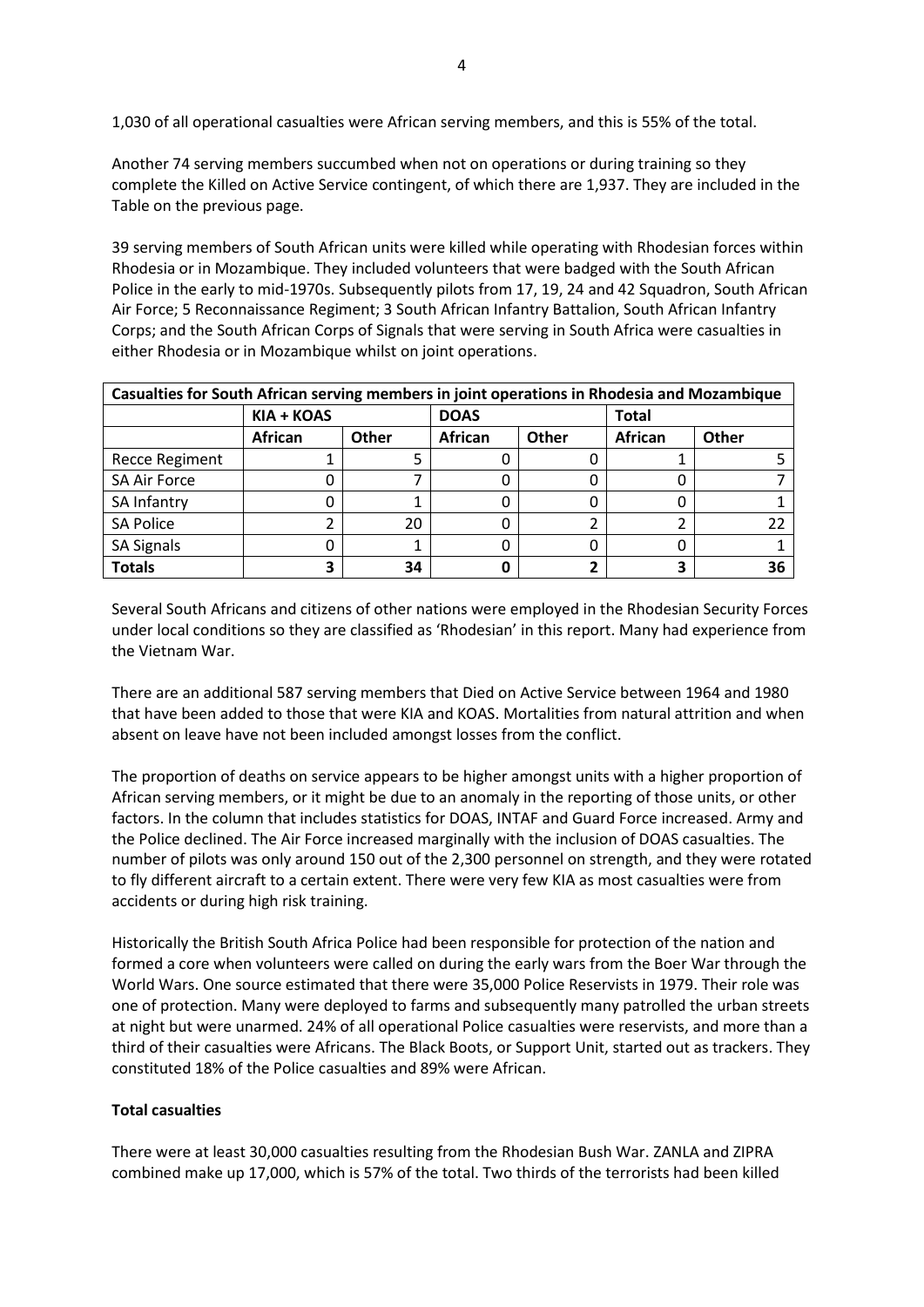within Rhodesia. The rural Black population collectively comprised one third of the total. Security Force losses brought up 7% of the total and more than one half of these were African serving members. Finally, there were less than 500 White civilians and two thirds of these were farmers.

The military wing of the Nationalist factions had heavy casualties and they in turn inflicted high mortalities and disfigurement through the rural community. Rhodesian security force losses were comparatively light. As result of this, 6.7 ZANLA/ZIPRA communist terrorists were killed for every Rhodesian military casualty. Only 42% of the total Rhodesian Security Force casualties were White so for every White Rhodesian security force casualty, there were 16 ZANLA/ZIPRA deaths.

| Casualties of civilians and combatants during the Rhodesian Bush War, 1964 to 1980 |                   |                     |                   |        |  |  |
|------------------------------------------------------------------------------------|-------------------|---------------------|-------------------|--------|--|--|
| Location                                                                           | Group             | Sub group           | <b>Casualties</b> | Total  |  |  |
| Rhodesia                                                                           | ZANLA/ZIPRA       |                     | 12,000            | 12,000 |  |  |
| Moz + Zambia                                                                       |                   |                     | 5,000             | 5,000  |  |  |
|                                                                                    |                   |                     |                   |        |  |  |
| Rhodesia                                                                           | Civilians - Black |                     | 10,000            | 10,000 |  |  |
| Rhodesia                                                                           | Civilians - White | <b>Farmers</b>      | 318               | 471    |  |  |
|                                                                                    |                   | (on call-up)        | (84)              |        |  |  |
|                                                                                    |                   | <b>Airlines</b>     | 114               |        |  |  |
|                                                                                    |                   | <b>Missionaries</b> | 39                |        |  |  |
|                                                                                    |                   | Other               | 84                |        |  |  |
|                                                                                    |                   |                     |                   |        |  |  |
| Rhodesia                                                                           | Military          | <b>Black</b>        | 1,463             | 2,529  |  |  |
| Zambia                                                                             |                   | White (inc farmers) | 1,027             |        |  |  |
| and                                                                                |                   | SADF - Black        | 3                 |        |  |  |
| Mozambique                                                                         |                   | SADF - White        | 36                |        |  |  |
|                                                                                    |                   |                     |                   |        |  |  |
| <b>Total</b>                                                                       | 30,000            |                     |                   |        |  |  |

Total casualties are summarised in the Table below:

Civilian losses were more severe within the Black population of Rhodesia. 10,000 Black civilians died and 471 White civilians were killed. The ratio of Black to White is 21:1. The White population in Rhodesia peaked in 1976 when it was 8% of the total population so the ratio of Black to White was 11.5:1. This is half the ratio of civilian Black deaths per White. Ironically, half of the Black Civilian casualties were directly due to action by Shona speakers to the Shona population under the Mao doctrine.

| <b>Total casualties in Rhodesian Bush War by colour</b> |             |                  |            |                   |              |         |
|---------------------------------------------------------|-------------|------------------|------------|-------------------|--------------|---------|
| Colour                                                  | <b>Type</b> | Origin           | Country    | <b>Casualties</b> | <b>Total</b> | Percent |
| White                                                   | Civilian    | Rhodesia         |            | 471               | 1,534        | 5.1%    |
|                                                         | Military    | Rhodesian + SADF |            | 1,063             |              |         |
|                                                         |             |                  |            |                   |              |         |
| <b>Black</b>                                            | Civilian    | Rhodesia         |            | 10,000            | 28,466       | 94.9%   |
|                                                         | Military    | Rhodesian + SADF |            | 1,466             |              |         |
|                                                         |             | ZANLA/ZIPRA      | Rhodesia   | 12,000            |              |         |
|                                                         |             |                  | Mozambique | 5,000             |              |         |
|                                                         |             |                  | Zambia     |                   |              |         |
|                                                         |             |                  |            |                   |              |         |
| <b>Total</b>                                            |             |                  |            | 30,000            | 30,000       | 100.0%  |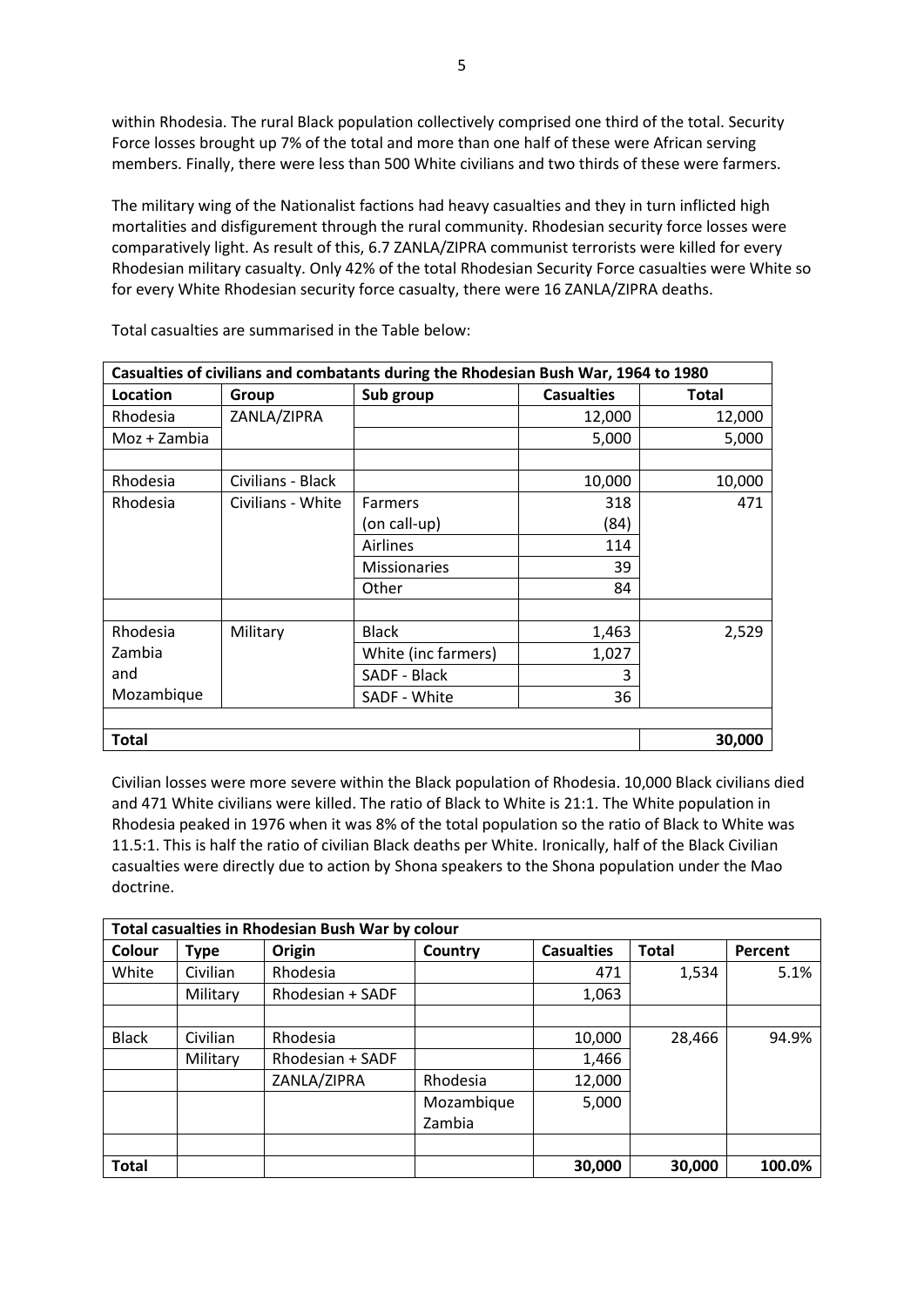5.1% of total casualties in the Rhodesian Bush War were White. This is slightly above half of their share of the population at that time.

The European settler had been the target for the nationalist movements but the Black population turned out to be the biggest victim when casualties were totted up at Independence. The Rhodesian forces demonstrated superiority in the military by inflicting high casualties with less loss. However the outcome was determined by the tainted Ballot. 85% of the population was Shona speaking and ZANU had been more effective with propaganda and the psychological campaign since each brutal "pungwe" since 1972. ZANU took votes from the moderate Blacks that had previously participated in the Zimbabwe Rhodesia.

### **One party dynasty**

30,000 lives over 16 years was a high price to pay for the birth of Zimbabwe on 28<sup>th</sup> April 1980.

There were much jubilation and Prince Charles joined the celebrations. Within a few years the influence of the British had diminished but that was of no consequence as their chosen protégé had secured the highest number of votes so they chose to overlook the intimidation, washed their hands and Lord Soames walked away.

Ironically when former members of ZANLA and ZIPRA forces that were being integrated into the national army had a confrontation at Entumbane where they had been mustered; it was their former foe, the Rhodesian Africa Rifles that had been loyal to the Ian Smith government during the civil war, that were called in by Mugabe to intervene; and the Air Force contributed. 300 lives were lost.

The North Koreans trained the elite Fifth Brigade for "Gukurahundi" which translates to 'the early rain which washes away the chaff before the spring rains'. 20,000 Ndebeles are unaccounted for between 1982 and 1987. Joshua Nkomo signed the Unity Accord. The constitution from Lancaster House was replaced and Robert Mugabe continued as head of government by replacing Canaan Banana (who had been co-incidentally disgraced) as President. Through genocide, the once powerful Ndebele nation had succumbed.

The Government reported that 800 dissidents had been killed under Gukurahundi but estimates of the missing range between 3,500 and 30,000 or even higher. There is likely some double counting between the 800 reported by Mugabe's government and the International Association of Genocide Scholars minimum estimate of 20,000. When civilian losses are added to those during the integration of the national army, the total casualties until the end of 1987 is 21,000. Casualties reported by the government were 429. From this, the author subtracts 54 White farming civilians and 16 White missionaries. The balance could be 350 Black civilians. Dissidents probably may not have exceeded 800. The elimination of 20,000 Ndebele lives in response seems somewhat of an overreaction. On the other hand it had been stated that it had been an objective to declare a oneparty state in Zimbabwe by 1985. In reality, it took a little longer than that, but it had been achieved before the end of 1987.

The total price for the declaration of Robert Mugabe as President of Zimbabwe and leader of the *de facto* one party state since the first casualty to nationalism of 1964 is 51,000 lives. When the statistics are consolidated, it is murky because former comrades in arms reverted to tribal lines after 1980 and details from the Government are deficient.